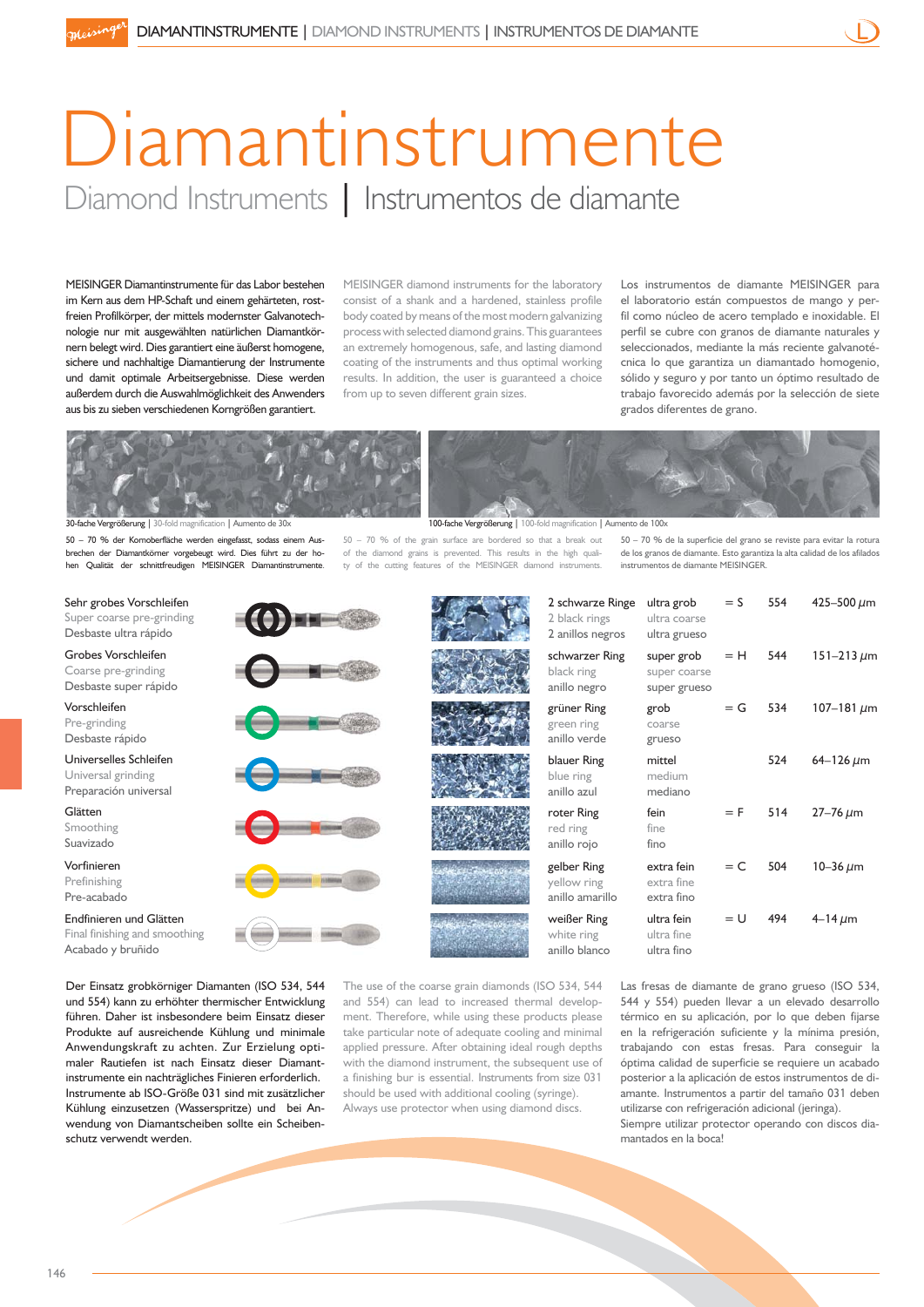PRÄPARATIONS-INSTRUMENTE | PREPARATION-INSTRUMENTS | INSTRUMENTOS DE PREPARACIÓN

|      | 801                          | medium                                       |     |     |     |     |     |     |     |     |     |     |                |
|------|------------------------------|----------------------------------------------|-----|-----|-----|-----|-----|-----|-----|-----|-----|-----|----------------|
|      | 801H<br>801G<br>801F<br>801C | super coarse<br>coarse<br>fine<br>extra fine |     |     |     |     |     |     |     |     |     |     |                |
| Fig. | Shank                        | Ref.-No.                                     | 5   | 5   | 5   | 5   | 5   | 5   | 5   | 5   | 5   | 5   | $\overline{2}$ |
| 801  | HP                           | 806 104 001 524                              | 009 | 010 | 012 | 014 | 016 | 018 | 021 | 023 | 027 | 033 | 050            |
| 801H | <b>HP</b>                    | 806 104 001 544                              |     |     |     |     |     |     |     |     |     |     | 050            |
| 801G | <b>HP</b>                    | 806 104 001 534                              |     | 010 |     | 014 | 016 | 018 | 021 | 023 |     | 033 | 050            |
| 801F | HP                           | 806 104 001 514                              |     |     |     |     | 016 |     |     |     |     |     |                |
| 801C | HP                           | 806 104 001 504                              |     |     |     |     |     |     |     | 023 |     |     |                |
|      |                              |                                              |     |     |     |     |     |     |     |     |     |     |                |







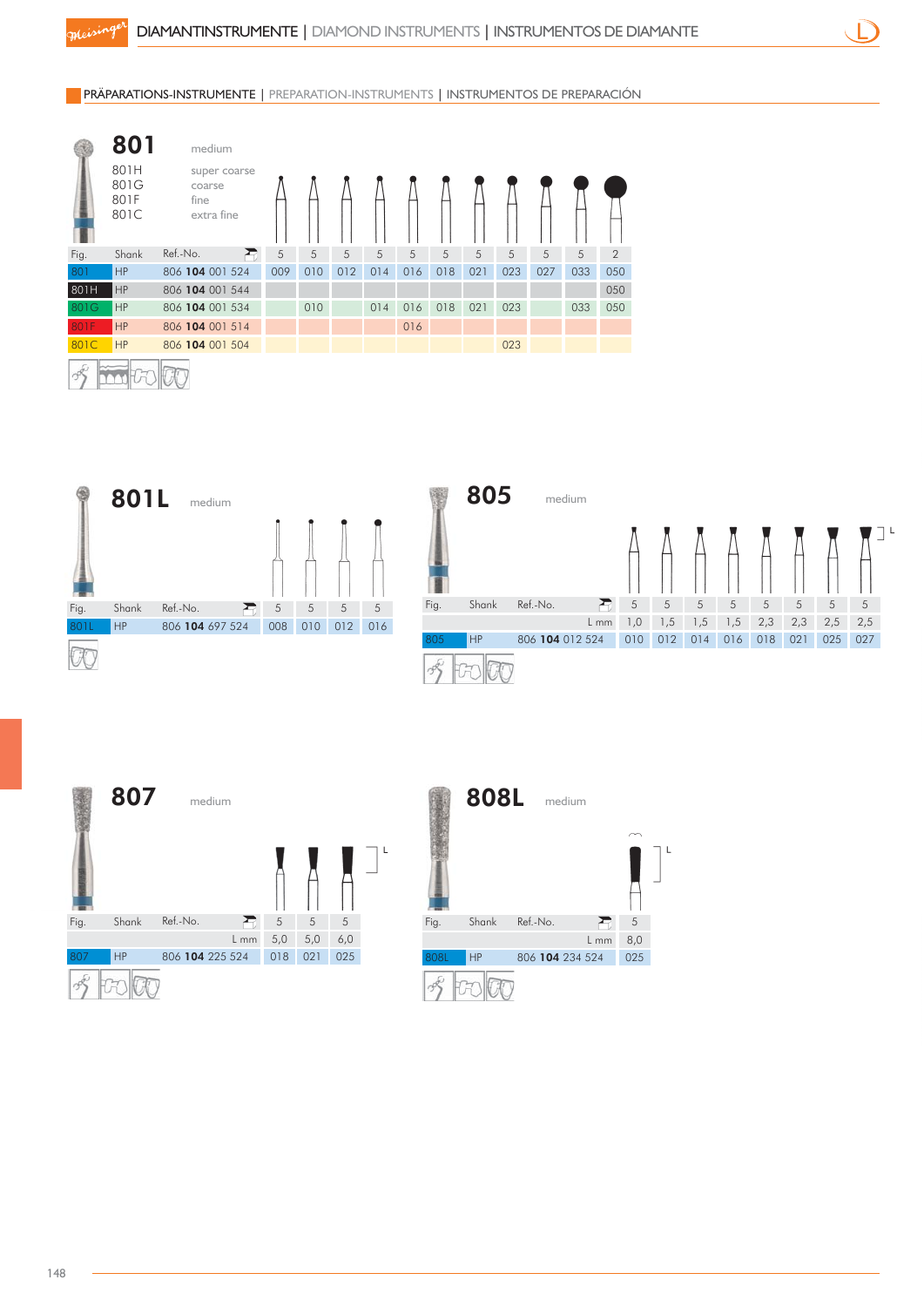











|      | 837                  | medium                               |        |     |     |     |     |     |     |                |                |                |   |
|------|----------------------|--------------------------------------|--------|-----|-----|-----|-----|-----|-----|----------------|----------------|----------------|---|
|      | 837S<br>837H<br>837F | ultra coarse<br>super coarse<br>fine |        |     |     |     |     |     |     |                |                |                | L |
| Fig. | Shank                | Ref.-No.                             | Ð      | 5   | 5   | 5   | 5   | 5   | 5   | $\overline{2}$ | $\overline{2}$ | $\overline{2}$ |   |
|      |                      |                                      | $L$ mm | 6,0 | 6,0 | 6,0 | 6,0 | 6,0 | 6,0 | 7,0            | 7,0            | 7,0            |   |
| 837  | <b>HP</b>            | 806 104 110 524                      |        | 012 | 014 | 016 | 018 | 023 | 027 |                | 055            | 060            |   |
| 837S | HP                   | 806 104 110 554                      |        |     |     |     |     |     |     |                |                | 060            |   |
| 837H | <b>HP</b>            | 806 104 110 544                      |        |     |     |     |     |     |     | 050            |                | 060            |   |
| 837F | HP                   | 806 104 110 514                      |        |     |     |     |     |     |     |                |                | 060            |   |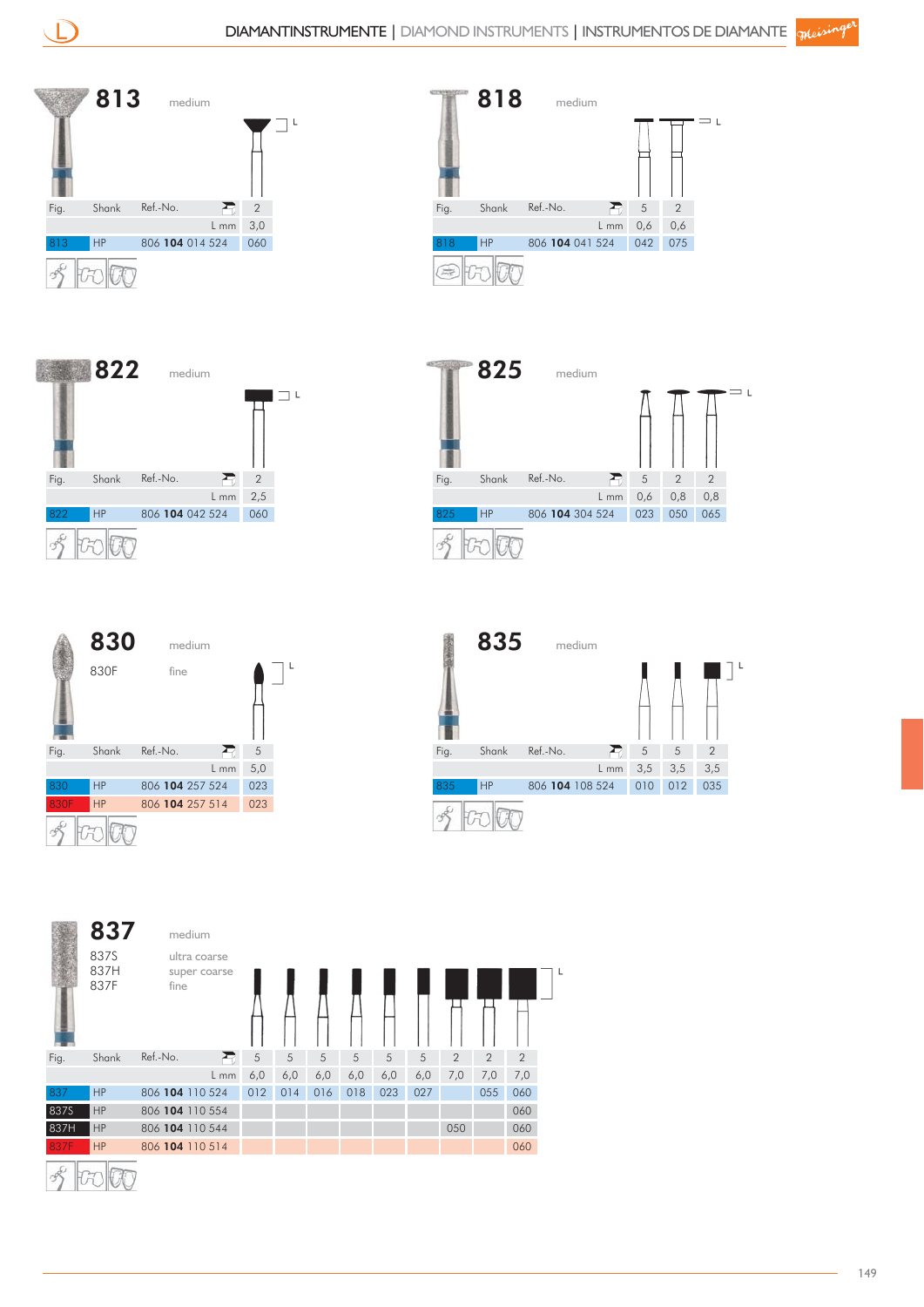| Fig.<br>337LG | 837L<br>837LG<br>Shank<br>HP<br>HP | medium<br>coarse<br>Ref.-No.<br>806 104 111 524<br>806 104 111 534 | Ð<br>$\sqrt{5}$<br>8,0<br>$L$ mm | $\sqrt{5}$<br>8,0<br>014 016 | $\overline{2}$<br>8,0<br>050 | $\mathbf{2}$<br>8,0<br>065 |            |               | Fig.<br>837XL<br>$\infty$ | Shank<br>HPL<br>HP | 837XL medium<br>Ref.-No. | 806 105 112 524<br>806 104 112 524 | R<br>$L$ mm | 10,0<br>023     | $\mathbf{2}$<br>10,0<br>100 | 1 L            |                |       |
|---------------|------------------------------------|--------------------------------------------------------------------|----------------------------------|------------------------------|------------------------------|----------------------------|------------|---------------|---------------------------|--------------------|--------------------------|------------------------------------|-------------|-----------------|-----------------------------|----------------|----------------|-------|
| Fig.          | 838L<br>Shank                      | medium<br>Ref.-No.                                                 | Æ<br>$\mathfrak s$               | $\sqrt{5}$                   | $\overline{5}$               |                            | Fig.       | 882L<br>Shank | medium<br>Ref.-No.        | 盈                  | E<br>$\sqrt{5}$          | Fig.                               | Shank       | 839<br>Ref.-No. | medium                      |                | $\overline{2}$ | $=$ L |
|               |                                    |                                                                    | $L$ mm<br>7,0                    | 6,0                          | 6,0                          |                            |            |               |                           | $L$ mm $12,0$      |                          |                                    |             |                 |                             | L mm           | 0,2            |       |
|               | HP                                 | 806 104 140 524                                                    | 016                              | 023                          | 027                          |                            | HP<br>882L |               | 806 104 143 524           |                    | 018                      | 839                                | HP          |                 | 806 104 150 524             |                | 050            |       |
|               | 845                                | medium                                                             |                                  |                              |                              |                            |            |               | 847                       |                    | medium                   |                                    |             |                 |                             |                |                |       |
| Fig.          | Shank                              | Ref.-No.                                                           | Ð<br>$\sqrt{5}$                  | $\sqrt{5}$                   | $\sqrt{5}$                   |                            |            | Fig.          | Shank                     | Ref.-No.           | R                        | $\,$ 5 $\,$                        | 5           | 5<br>5          | $\mathbf{2}$                | $\overline{2}$ | $\overline{2}$ |       |
|               |                                    |                                                                    | $L$ mm<br>4,0                    | 4,0                          | 4,0                          |                            |            |               |                           |                    | L mm                     | 8,0                                | 8,0         | 8,0<br>8,0      | 8,0                         | 9,0            | 9,0            |       |
| 845           | HP                                 | 806 104 168 524                                                    | 010                              | 012                          | 016                          |                            |            | 847           | HP                        | 806 104 172 524    |                          | 014                                | 016         | 018<br>023      | 033                         | 040            | 050            |       |

 $\overline{v}$ 

S



Foolog

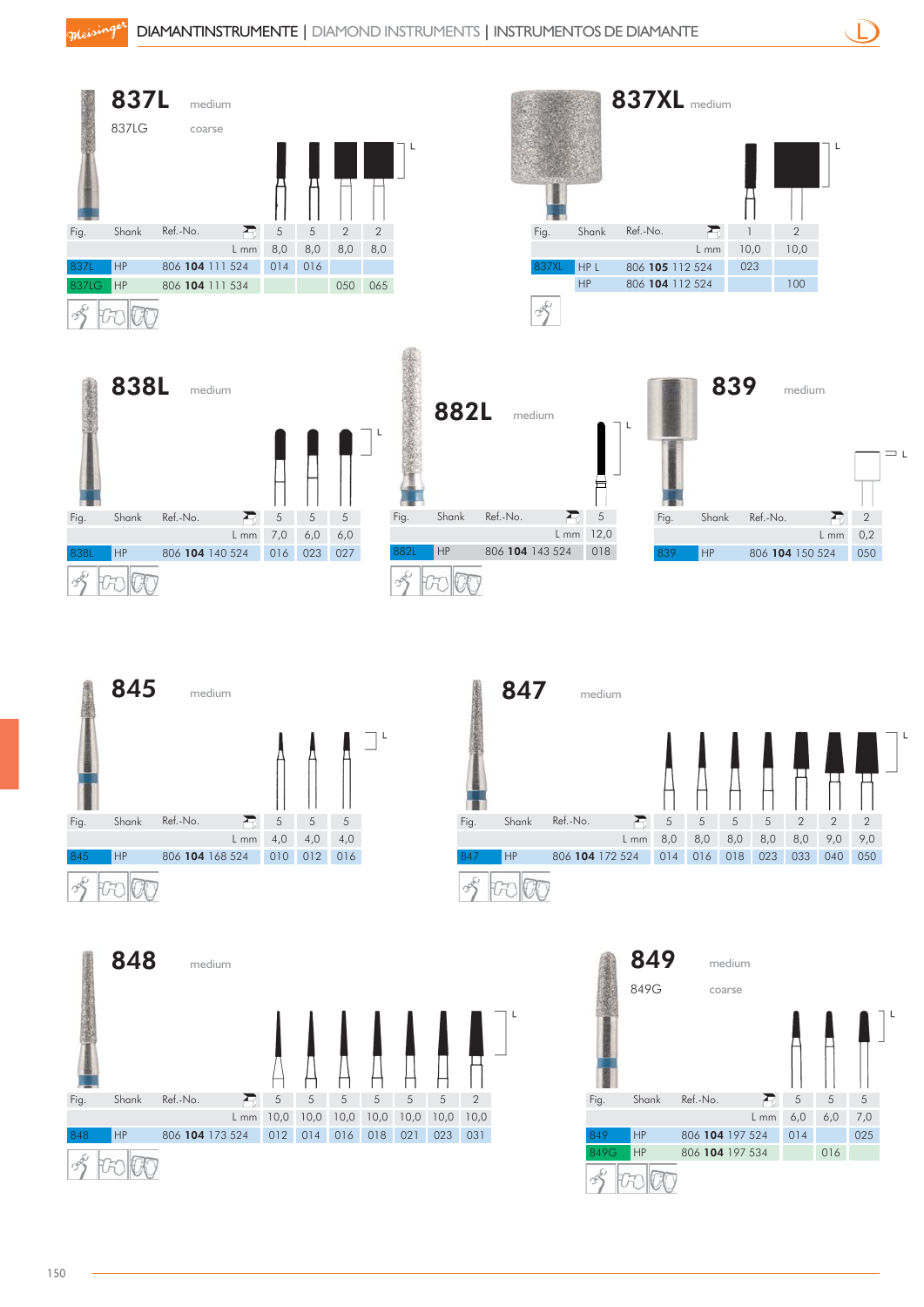

## to lif











Stirn nicht diamantiert | Safe ended | Frente no diamantado



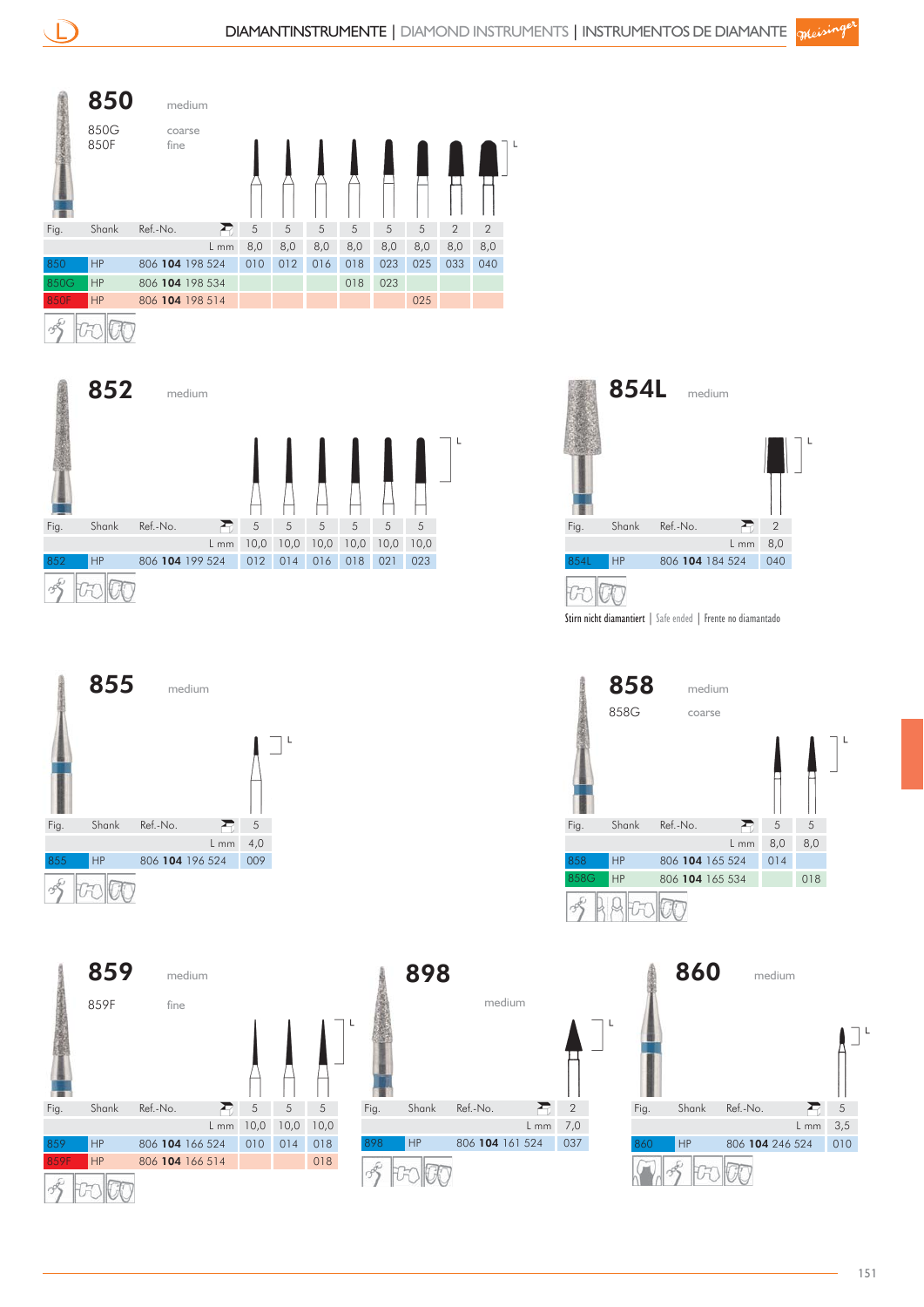

5 8,0













862F fine

R)

862 medium